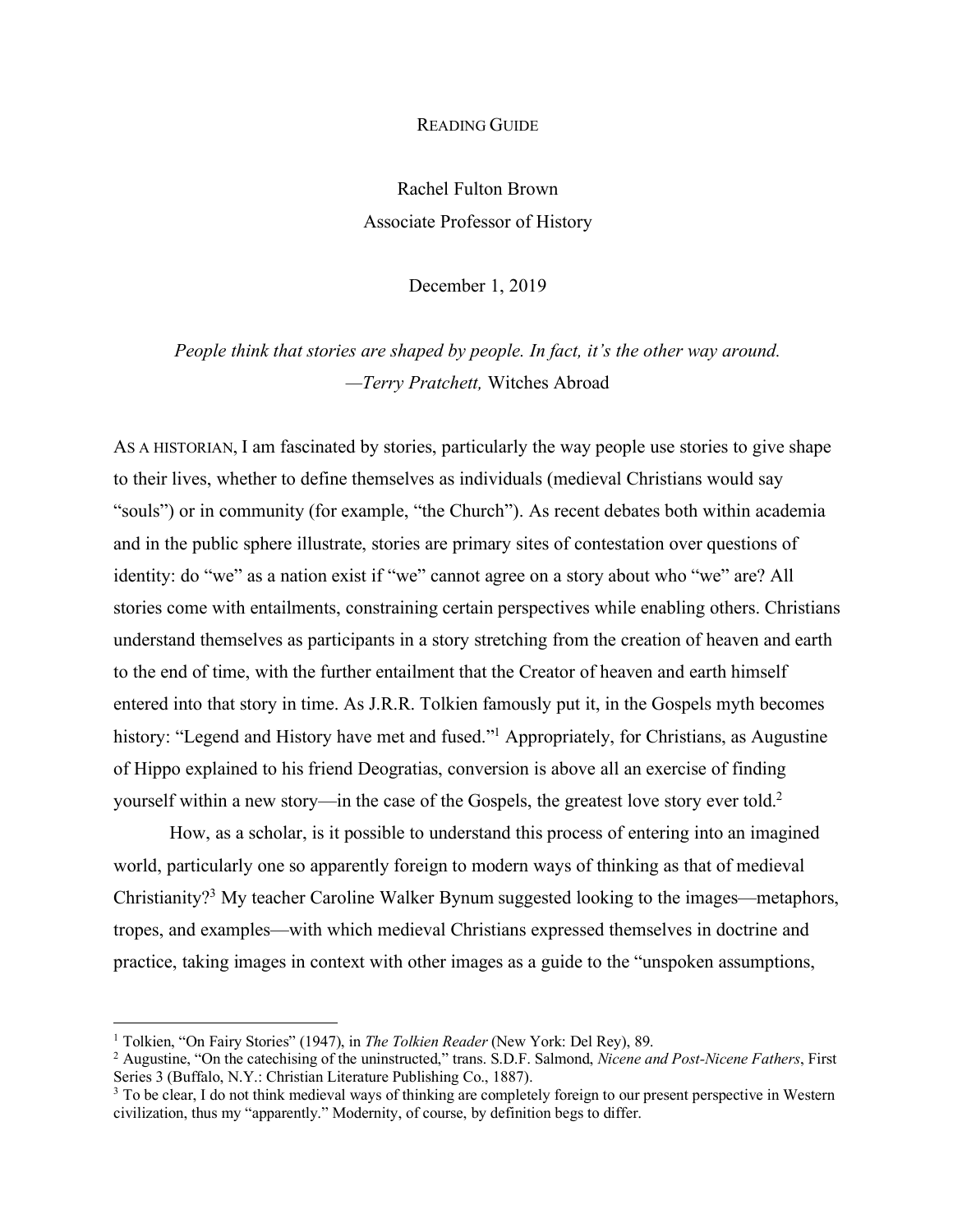especially the unspoken inconsistencies and conflicts, at the heart of people's experience of the world."<sup>4</sup> In my own work, I have focused more on the processes of constructing narrative through meditation on images, particularly the images found in the liturgy, but my goal has been much the same: to discover the way in which medieval Christians constructed their experience of God and of his relationship to the world through art, liturgy, study of the scriptures, and prayer. My work sits at the intersection, if you will, between history, psychology, textual analysis, liturgy, exegesis, and performance, my goal being to establish empathy with medieval Christians' experience of devotion and prayer. Accordingly, I have attempted in my scholarship to stay as close as possible to the language with which medieval Christians described that experience, while at the same time framing my descriptions in a way that enables the modern academic reader to participate imaginatively in this worldview.

To judge from reviews of *Mary and the Art of Prayer*, I have succeeded beyond my wildest imaginings—not because I have persuaded every reader, but because I have unsettled some and delighted others, as often as not by doing (or not doing) the very thing others wish I had not (or had). If for Stephan Waldhoff, I have not defined prayer in the terms he would use (he seems to prefer a more philological approach), for Fr. James Schall, I have tapped directly into the Thomistic definition of devotion: "'Truth is the conformity of mind and reality.' Our minds are made to know *what* is; they do not create it." While Barbara Newman is unconvinced by my suggestion that we take seriously the Temple imagery embedded in the Orthodox and Latin Christian descriptions of the Virgin Mary as evidence for the origins of the Virgin's cult, Willemien Otten declares that "it should perhaps be no real surprise that the way in which Mary became revered reveals close connections with the Old Testament temple cult." Conversely, Otten wishes I had spent more time on the context for the medieval cult, while Newman notes my careful contextualization of the practice of the Hours and praises the attention that I give to works others have dismissed as irrelevant. Shery A. Kujawa-Holbrook sets my work in the context of four other recent studies of the devotion to Mary, concluding favorably: "This book represents the best of traditional scholarship, with an innovative structure that captures the imagination." Both Schall and Newman predicted that my book would have a massive impact on contemporary understandings of the Virgin. Newman says it has the potential to be a "gamechanger" in the reassessment of the Mariology of Vatican II, while Schall says it "requires an

 <sup>4</sup> Bynum, *The Resurrection of the Body in Western Christendom* (New York: Columbia University Press, 1995), 7.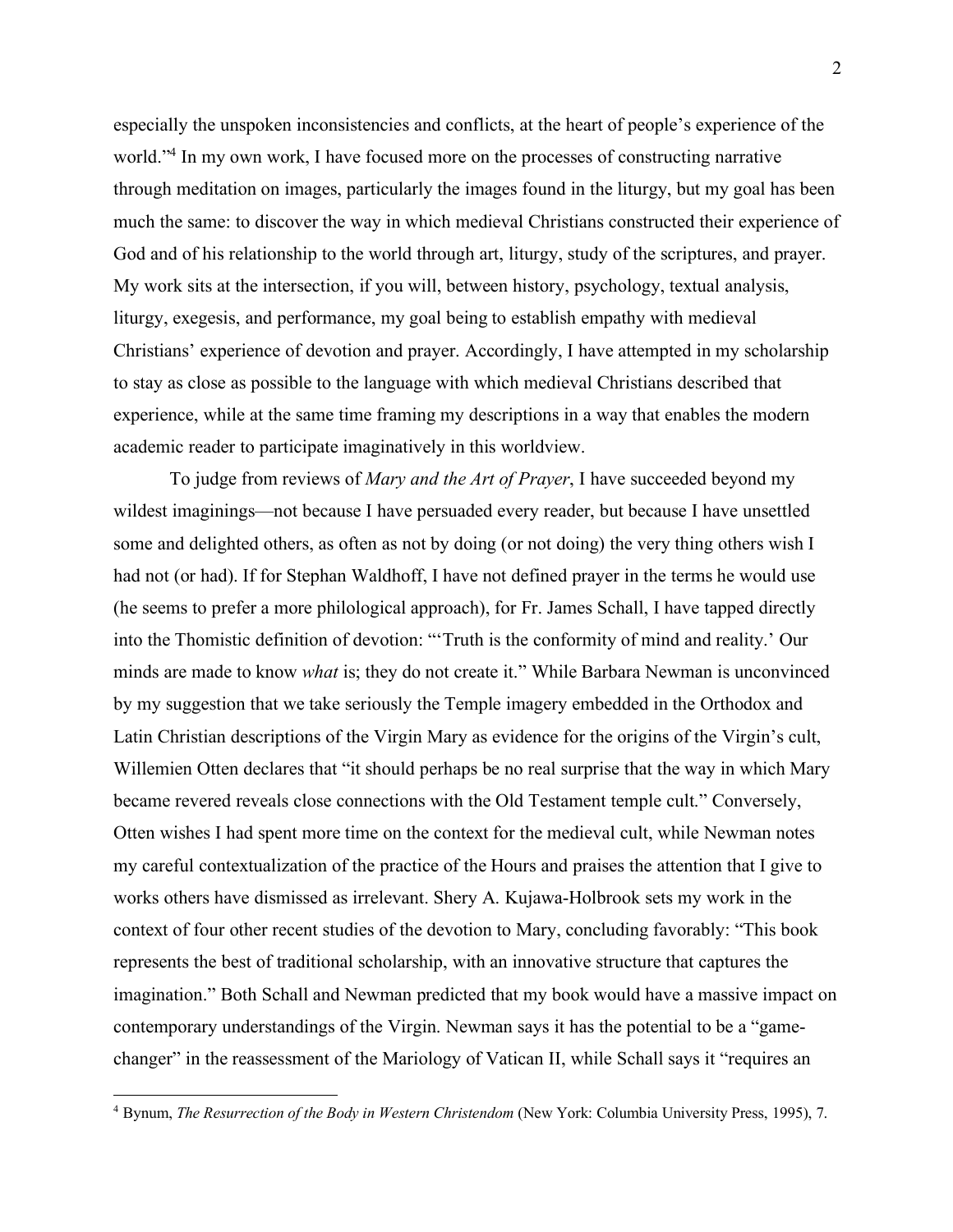almost total rethinking of how we look on Mary today in the light of how medieval Christians understood her." Rebekah Lamb cast its effect even wider: "Given both its size and unique methodology, *Mary and the Art of Prayer* will challenge its readers to reconsider how they interpret the categories of 'medieval,' 'imagination,' and 'devotion.'"

How do we explain medieval Christians' desire to gaze upon the Mother of God, tell stories about her, and lift their voices to her daily in song? The question is either easy (projection, reification, sublimation of the need for a mother or lover; social structures supporting particular hierarchical visions of society, including ones that give place to queens; previous categories of description for the divine and/or role of women) or impossible to answer. Which came first, devotion to Wisdom or service to the lady-mother-bride? Rather than default to modern theorizations of the feminine and its relationship to religion, I have preferred a more experimental approach. Erving Goffman talks in *The Presentation of Self in Everyday Life* (1959) about the way in which people perform their roles in public as if putting on different kinds of mask. As Goffman would put it, we wear the mask of our persona—the role that we aspire to fill—every time we interact with others. But actors know that physical masks can have similar effects: putting on a mask for the sake of a play can bring out characters others than those that the actors consciously create. Keith Johnstone describes this experience as entering into a trance state and notes how masks have been used across cultures as tools for the encounter with the divine.<sup>5</sup> Masks are more than just costumes; they are tools for channeling the energy of characters we want somehow to become.

Medieval Christians spoke in terms of "putting on the face of Christ," whether in imagination or through physical exercises of imitation, particularly of the agonies of the Passion. As I showed in my first book, *From Judgment to Passion*, Mary herself was imagined as sharing intimately in this imitation, begging to die with her Son even as he suffered on the Cross. What if, I wanted to know, I invited my own readers into this experience by way of an analogous exercise? "Imagine yourself. Put yourself in the scene." More to the point: "Imagine yourself gazing with love on the Virgin Mother and her Son." Would my readers see what medieval Christians said they saw? Here is where things get complicated, as Schall points out in his review of my book. "Devotion," as I put it in the Invitatory to *Mary and the Art of Prayer*, "requires an object. Like the imagination, devotion takes its shape and purpose from its object." In Schall's

 <sup>5</sup> Johnstone, *Impro: Improvisation and the Theatre* (London: Eyre Methuen, 1981), 143-205 ("Masks and Trance").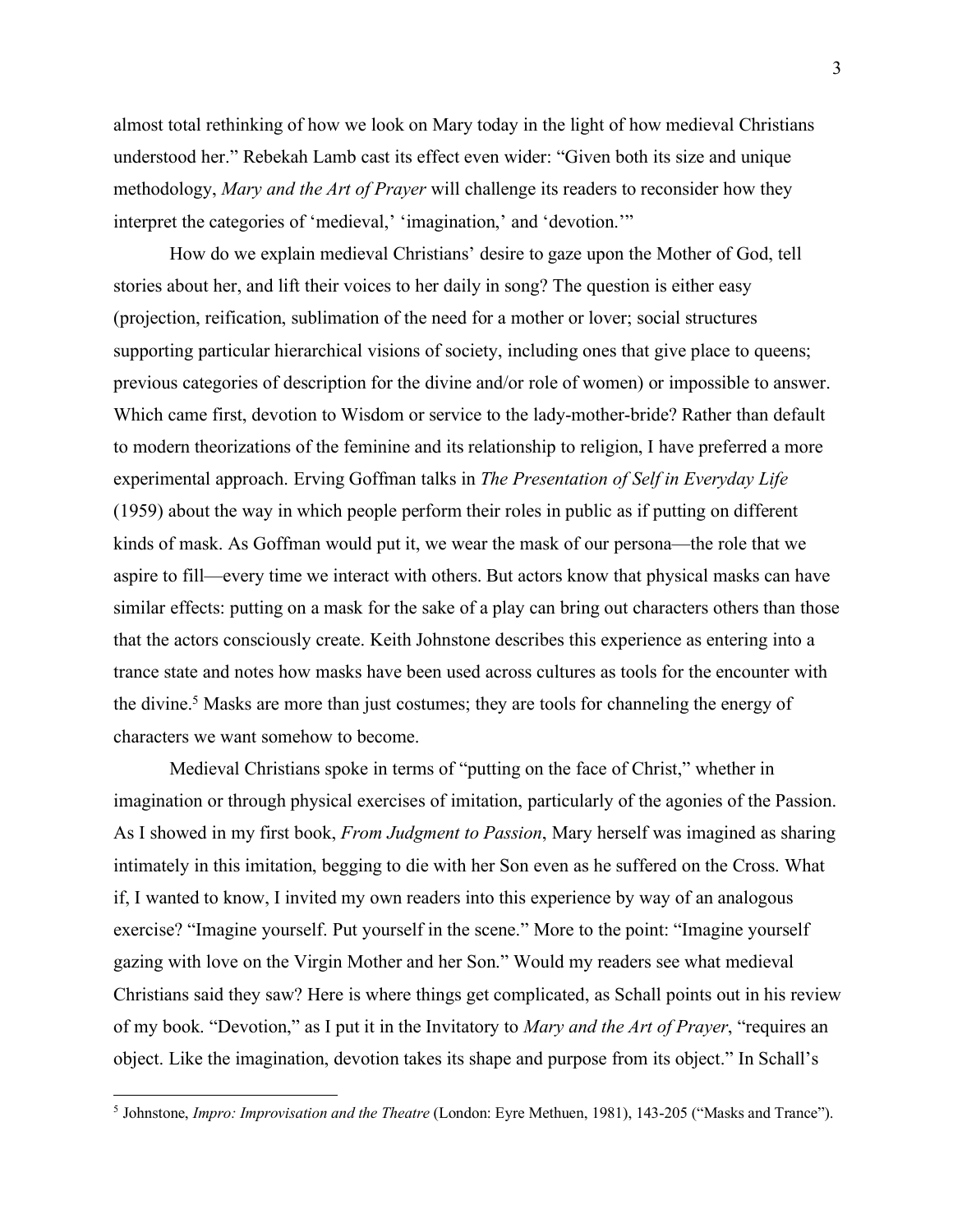words: "You cannot be devoted to thin air or to yourself… This affirmation is realism. It is good Thomism… This position is why everything, not just acknowledgements [to a book], requires thanksgiving as its first response. For us, reality begins in receptivity of a good we did not make." Taking Mary and her Son as real, not just as objects of devotion, but as causes of the feelings and emotions of those dedicated to them requires a leap not just of psychology, but of epistemology. What causes faith? Rather than require my readers to answer a question that has riven Christianity since the Reformation, I suggested instead an exercise: "Say the Hours of the Virgin as if you took their object as real. Notice how this exercise changes your understanding of devotion."

Confirmation of this method has come from unexpected places, not least of which the dozens of invitations I have had since my book came out to speak both within the academy and to the public about medieval Christians' experience of Mary.6 Catholics tell me that they have never heard Mary described in the way the medieval sources do (as mentioned everywhere in scripture as the place in which God became visible to the world); they are as surprised as my fellow scholars to learn that the medieval devotion to the Virgin Mary does not conform to the modern emphases on the feminine in the way they have been taught to expect. Many tell me that my book has inspired them to take up the practice of saying Mary's Hours, sometimes even in Latin. Much as Tolkien hoped his story-telling would inspire others to respond in "paint and music and drama" to his invitation to sub-create within his story-world, so my readers have declared themselves inspired to make art, music, and poetry in praise of Our Lady.7 Students in my course on "Mary and Mariology" (Spring 2012, Autumn 2015) have presented me with Christmas pageants, paintings, pages from a Book of Hours, an embroidered stomacher, motets, poems, prayer books, miracle stories and more. I can well imagine their work gaining some of them an apprenticeship in a medieval guild.

Perhaps the most reassuring response, however, has come from a writer for the University of Chicago alumni magazine, who contacted me with a question about some art made not for traditional religious purposes, but rather by fans of a particular television actor who is an alumnus of our College. Why, she wanted to know, did his fans spend so much time making such

 <sup>6</sup> Many of these interviews and lectures have been recorded and posted online. See

<sup>&</sup>lt;https://fencingbearatprayer.blogspot.com/p/bear-on-air.html> for links to some 70 videos, podcasts, and radio interviews about my work posted over the past two years. Additional appearances are listed in my c.v..

<sup>7</sup> Tolkien, *Letters*, ed. Humphrey Carpenter (Boston: Houghton Mifflin, 1981), no. 131.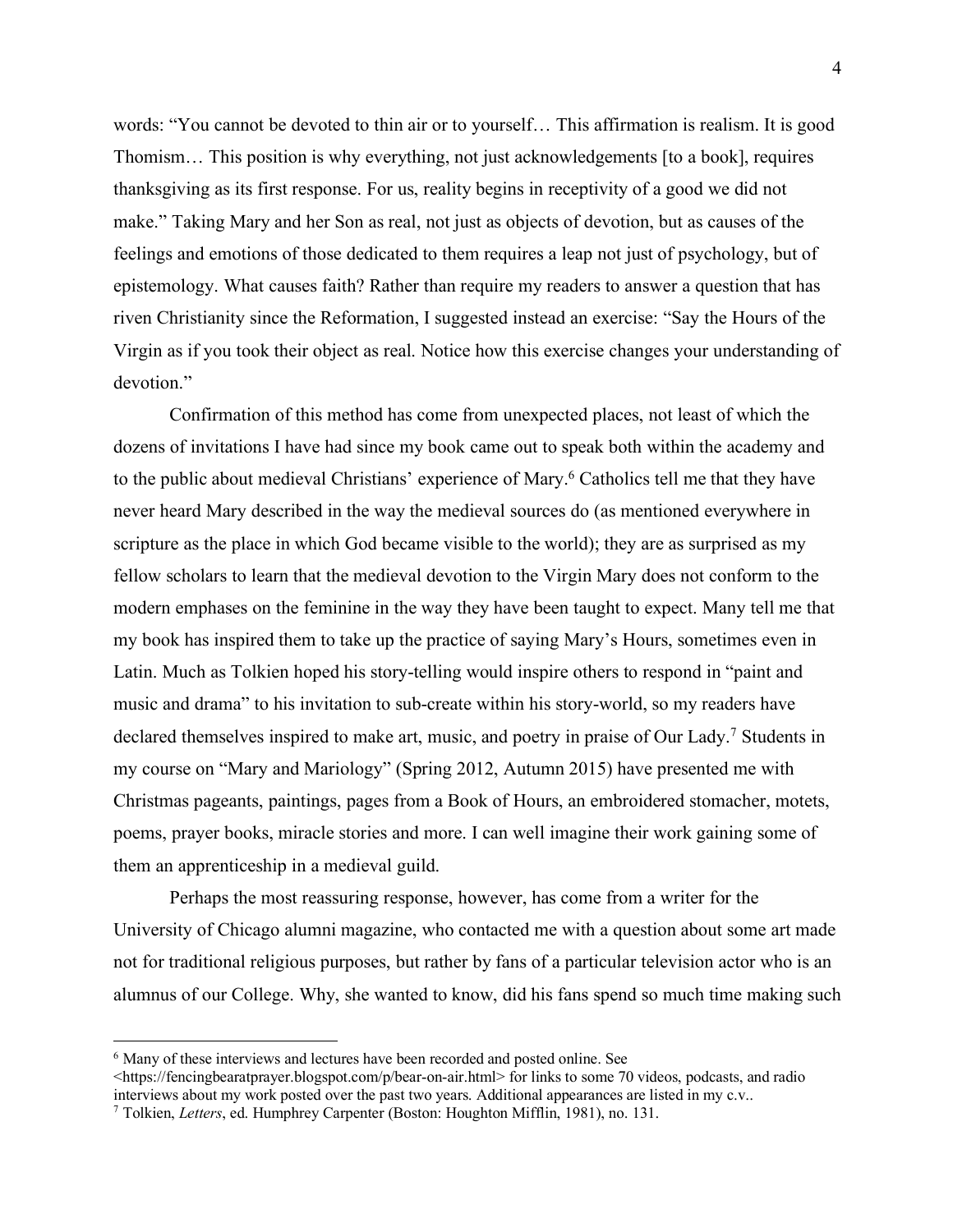intricate representations of him in his character as an angel? The fan art she showed me was astonishing in its variety: crocheted figurines and bed-sized blankets, drawings, paintings, gumwrapper art prints, costumes, and souvenir buttons, all homemade, much of it intensely timeconsuming to produce. The actor is a handsome man, so it is perhaps unsurprising that his fans love drawing him. "They're clearly responding to his beauty," I told her. "When you're in the presence of beauty, the desire to draw it is almost overwhelming. It's an act of seeing, of giving back." But why did the artwork need to be so involved? "As an artist," I told her, "you are gazing on the thing that gives you the most joy. Of course [the fans are] going to do something that takes an immense amount of attention. That's the only way you can actually be in the presence of the beloved."8 My students in my "Medieval Christian Mythology" (Winter 2019) responded in kind when I showed them the fan art and compared it with the images and prayers medieval Christians made in honor of the saints including Mary. "It's fanfic," I told them. "You know what devotional art is. You make it all the time." They nodded—and proceeded to tell me about their own artwork and stories.

*Mary and the Art of Prayer* is about what it says in the title: the *art* of prayer, prayer as an exercise of the imagination and of love. Medieval theologians liked to quote John of Damascus: "Prayer (*oratio*) is defined as 'a lifting up (*ascensus*) of the mind and soul to God.'" Modern debates about whether it is appropriate to pray to Mary tend to focus on the question of intercession, whether a mere creature (Mary or another of the saints) could respond to prayers, whether praying to Mary interposes an unnecessary (and unscriptural) mediator between humanity and God. Medieval Christians worried rather about how best to serve her. According to the miracle stories collected beginning in the twelfth century by her monastic devotees, Mary was particularly pleased with such devotional services as saying her Hours and reciting the angel's greeting. My problem in describing these practices was explaining how they answered to the Damascene's definition of prayer: how did serving Mary help lift the mind and soul to God?

One of the principal barriers that I had was explaining the treatises that her medieval devotees wrote to support this service, particularly the long lists of names with which they greeted her. To anybody other than a lover such lists are interminably boring, likewise to scholars seeking answers to the mystery of devotion in places other than love. Helen Phillips

 <sup>8</sup> Carrie Golus, "Squishy Hugs: Why is Misha Collins, AB '97, the object of so much affection?," *The Core: The College Magazine* (Winter 2017), < http://thecore.uchicago.edu/Winter2017/features/squishy-hugs.shtml>.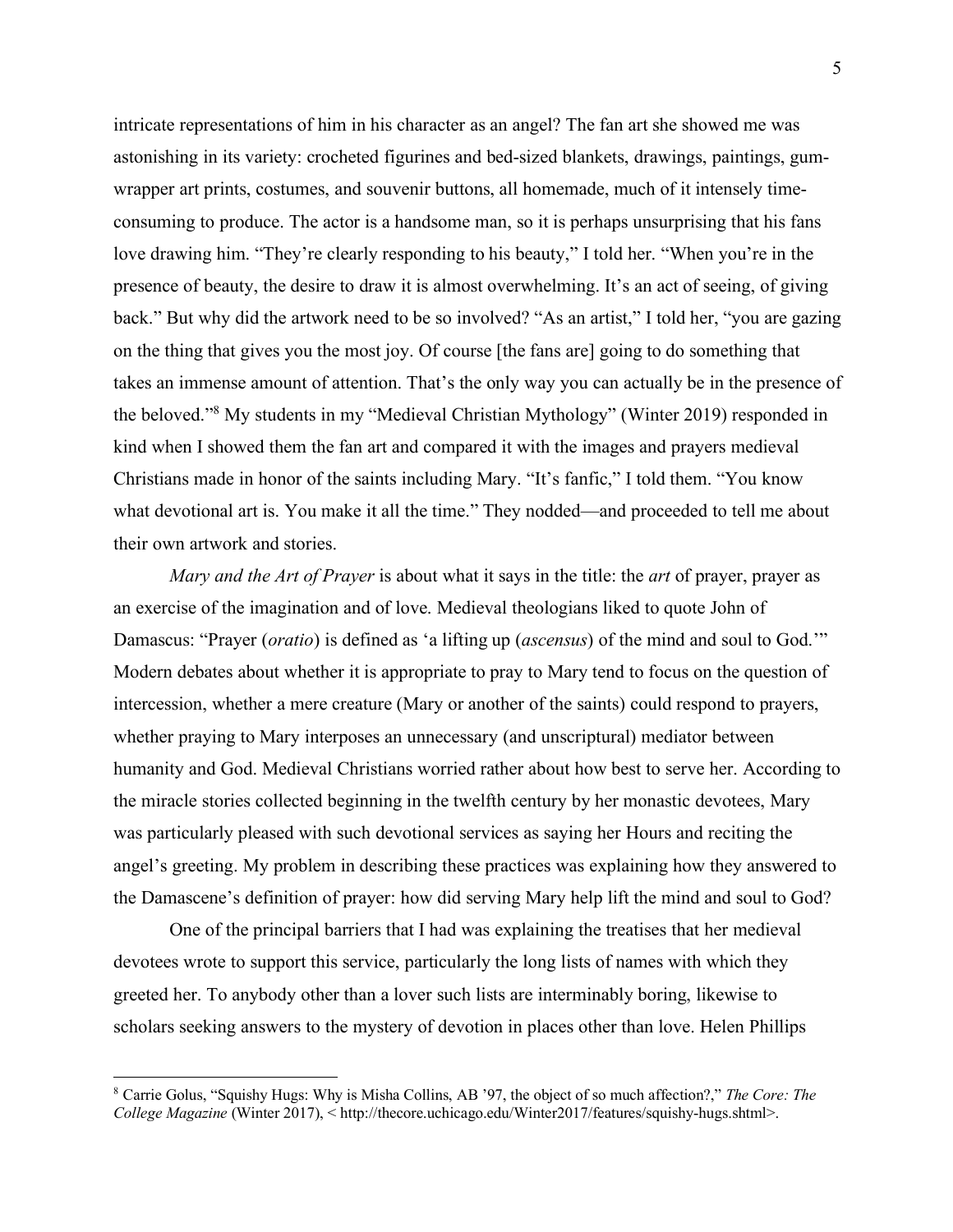described them as exercises of clerical obscurantism, hypocritically elevating a woman theologically and devotionally when otherwise medieval society accorded "women and female qualities…little power or respect."9 Others, including Catholics writing since Vatican II, have found the lists embarrassing and excessive, a sign (as Hilda Graef put it) of the decadence to which late medieval Marian devotion was regrettably prone.<sup>10</sup> The sixteenth-century reformers rejected these lists of titles along with their scriptural referents, insisting that elevating Mary by describing her as anything other than a humble housewife was to denigrate her Son's role as Savior.

Mary's medieval devotees would have found these reservations nonsensical. Praising Mary was, they insisted, an exercise in praising God. To name her as the Mother of the one who created heaven and earth required praising the whole of creation, thus their extensive catalogues of her titles and repeated recitations of her name. My students who are familiar with fanfic get it instantly. They know what it is like to long to gaze on the face of the beloved. They know what it is like to want to know every detail of their beloved's life. They know what it is like to hunt through the story canon cataloguing every mention of their beloved's name. They know what it is like to write themselves into the story of their beloved, imitating his or her costumes and mannerisms, becoming their beloved by putting on the mask. They know what it is like because they have done it themselves, even as they worry that others might find their devotions silly or cringe-making. No wonder modern readers find the medieval devotion to the Virgin Mary so embarrassing. Love is always embarrassing to those looking on from outside.

What effect did the devotion to Mary as the Mother of the Creator of heaven and earth have on the development of medieval European Christianity? My contention is that we cannot know unless we take stories as generative, not simply as reflections of the cultures that tell them. This is why I have worked to develop the method that I have: to frame the texts rhetorically ("Imagine yourself") in such a way that readers can appreciate them as if they were fans in love with Our Lord and his Mother. Seen from the outside (as is common practice in our scholarship), devotion makes no sense however exhaustively we catalogue its images, precisely because the images are the thing we cannot explain except with reference to other uses of the same images.

 <sup>9</sup> Phillips, "'Almighty and al mercible queene': Marian Titles and Marian Lyrics," in *Medieval Women: Texts and Contexts in Late Medieval Britain: Essays for Felicity Ruddy*, ed. Jocelyn Wogan-Browne et al. (Turnhout: Brepols, 2000), 86-87.

<sup>10</sup> Graef, *Mary: A History of Doctrine and Devotion*, 2 vols. (London: Sheed and Ward, 1963, 1965).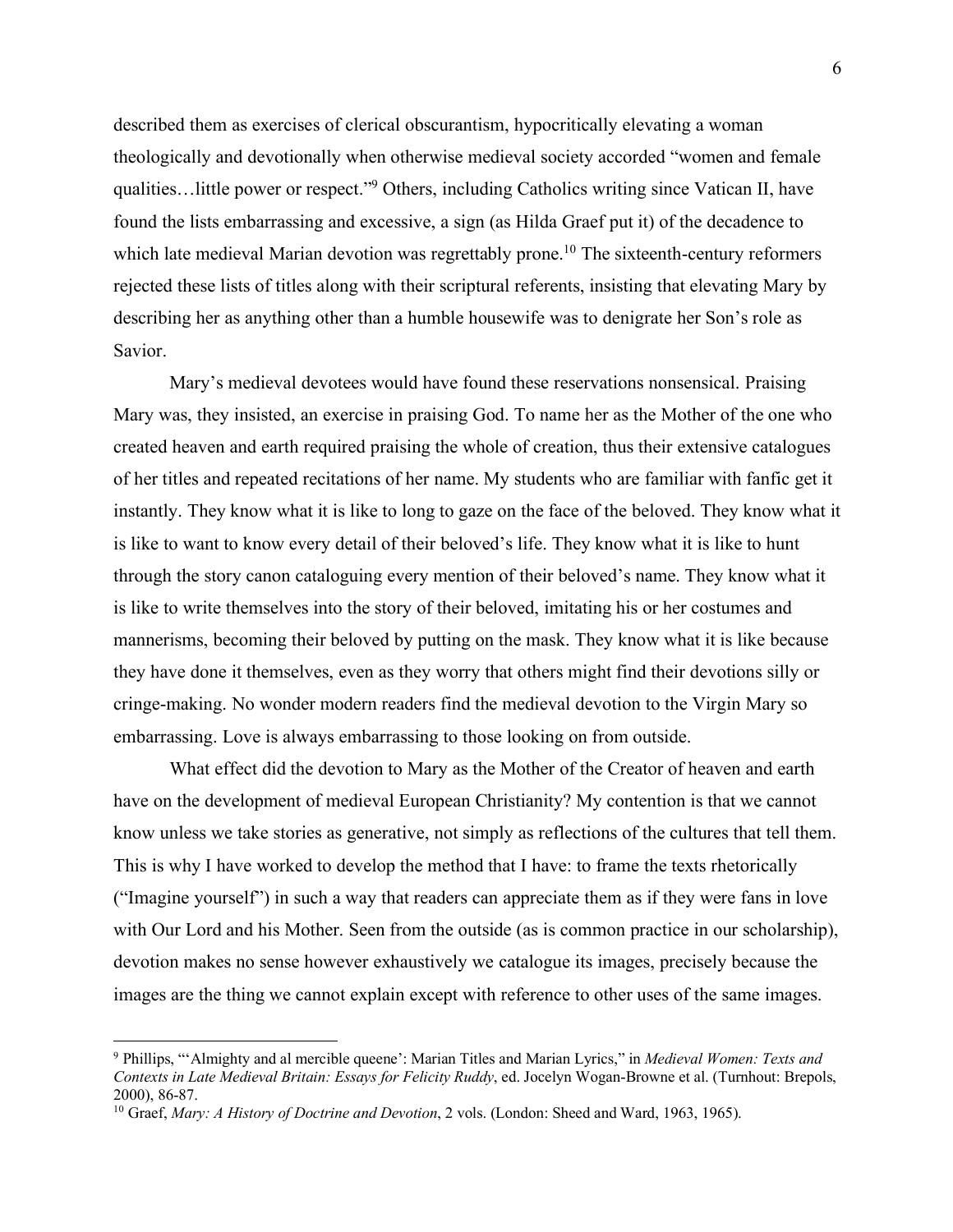Why did the poet Frauenlob use the images that he did to describe the Virgin Mary? Because (as Barbara Newman shows in her exquisite study of his *Marienleich*) these were the images that were available in the repertoire, as evidenced by Richard of Saint-Laurent's encyclopedic catalogue.11 Why did Richard of Saint-Laurent catalogue the images that he did? Because, as I have shown in *Mary and the Art of Prayer*, these were the images he found in the Virgin's liturgies cited from the scriptures. Why did the seventh, eighth, and ninth-century authors of the Marian liturgy use the images that they did from scripture? Because these were the citations that they found in the oldest liturgies going back to Constantinople and Jerusalem. Why did the liturgists in Constantinople and Jerusalem use the citations from scripture that they did? Because these were the texts that they believed spoke about the Virgin Mary. Why?

You see the problem. As historians, the only thing we can do is trace usage; we depend upon the authors of the tradition to explain their choices of images and texts, but the authors of the liturgy give us no such explanations. *Lex orandi, lex credendi*. In the Christian tradition, worship has more or less invariably preceded doctrine. What, then, do we do as historians when we find a continuous tradition of imagery—for example, of Mary described as the Temple of the LORD—going back to antiquity, long predating the medieval usage of this imagery? Do we explain Birgitta of Sweden's description of Mary as the Temple of Solomon with reference to fourteenth-century architectural styles? Or do we allow that the use of these images to describe the Virgin Mary stimulated the authors, artists, and architects of medieval Europe to produce the works that they did in her honor?

I have indicated in the footnotes to *Mary and the Art of Prayer* the places in which the historiography on the devotion of the Virgin has argued against continuity from one period to the next. These are the moments I have labeled "dragons" in the scholarship (see General Index, s.v. dragons), the places of contestation, if you will, when causation is called into question. They are the chasms across which our usual periodizations—Old Testament theology, New Testament theology, early Christianity, post-conciliar Christianity, medieval Christianity, Reformation and Catholic Christianity, modernity—forbid us to cross. *Hic sunt dracones*, as the maps say. Here are the places our explanations dare not go. Did Christians invent the devotion to the Virgin Mary, or did devotion to the Lady and her Son invent Christianity? Medieval Christians had no

 <sup>11</sup> Newman, *Frauenlob's Song of Songs: A Medieval German Poet and His Masterpiece* (University Park: Pennsylvania State University Press, 2006), 186, 188, 214.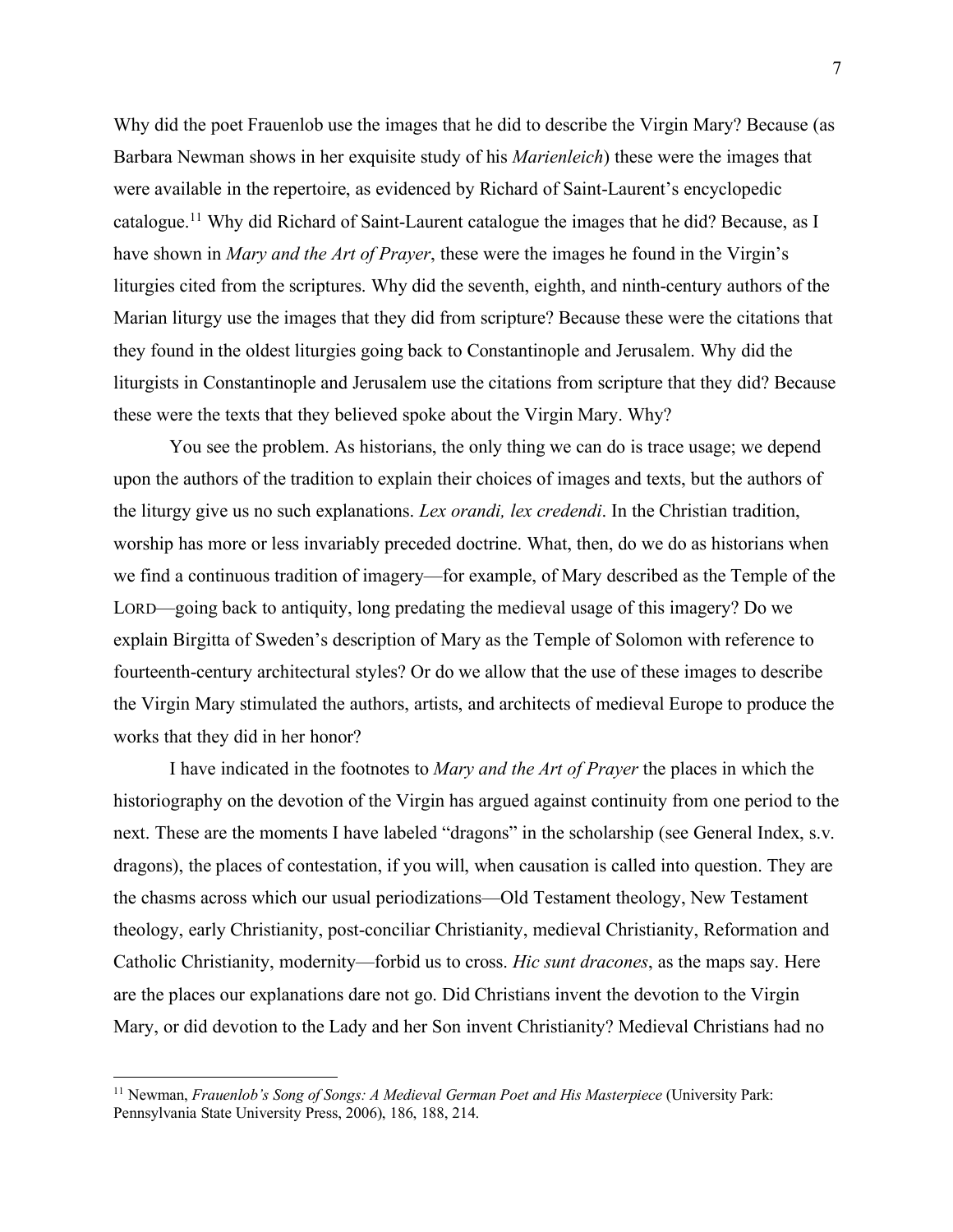such qualms. From their perspective, Mary was visible in scripture because, just like Christ, she had always been there, or rather, she had been there since Wisdom danced before the throne of the Creator, rejoicing before him and delighting in his works (Proverbs 8:22-31). She was, after all, the Mother of Wisdom, the Word who entered into time and became flesh in her womb.

\*

HAVING CLARIFIED the terms in which medieval Christians talked about the Virgin Mary, I am now interested to explore how their devotion shaped not just their artistic creations (poems, liturgies, miracle stories, commentaries, paintings, architecture, sculptures, plays), but also their understanding of themselves as souls made in the image and likeness of God. What happened when medieval Christians put on the mask of "servant of Our Lady"? How did their desire to serve her affect their sense of self, particularly their understanding of virtue and vice? As with my study of devotion and prayer, so now with my study of virtue and vice, the first step is to develop a method for accessing the experience on which our sources are based. I note in my Research Statement ("Professional Self-Portrait") how training as a fencer enabled me to access some of the metaphors ("demons") with which medieval Christians described their encounter with sin. Over the past two years, I have been conducting further experiments in psychomachia—a.k.a. allegory—to test the descriptions I have found in the medieval sources of what it means to train the soul. I am still in the early phase of making sense of these experiments, some of which I have begun writing about on my blog. I would like to take a moment here to reflect on some of the things I have learned, particularly as they have helped give shape to my future research.

My project has changed considerably in the past two years, although the broad outlines remain the same as described in my "Professional Self Portrait": to study devotion as a method for training the soul in virtue, much as I have previously studied exegesis and liturgy as vehicles for devotion and prayer. I now understand how much that training involves not just a shaping, but more importantly a sacrifice of self. "Putting on Christ" is not for the faint of heart—Thomas Aquinas would say that I have discovered the virtue of fortitude.12 I now also appreciate how much the medieval sense of virtue as a reflection of the glory of God differs from the more

 <sup>12</sup> Aquinas, *Summa Theologiae*, IIa-IIae, q. 123-140.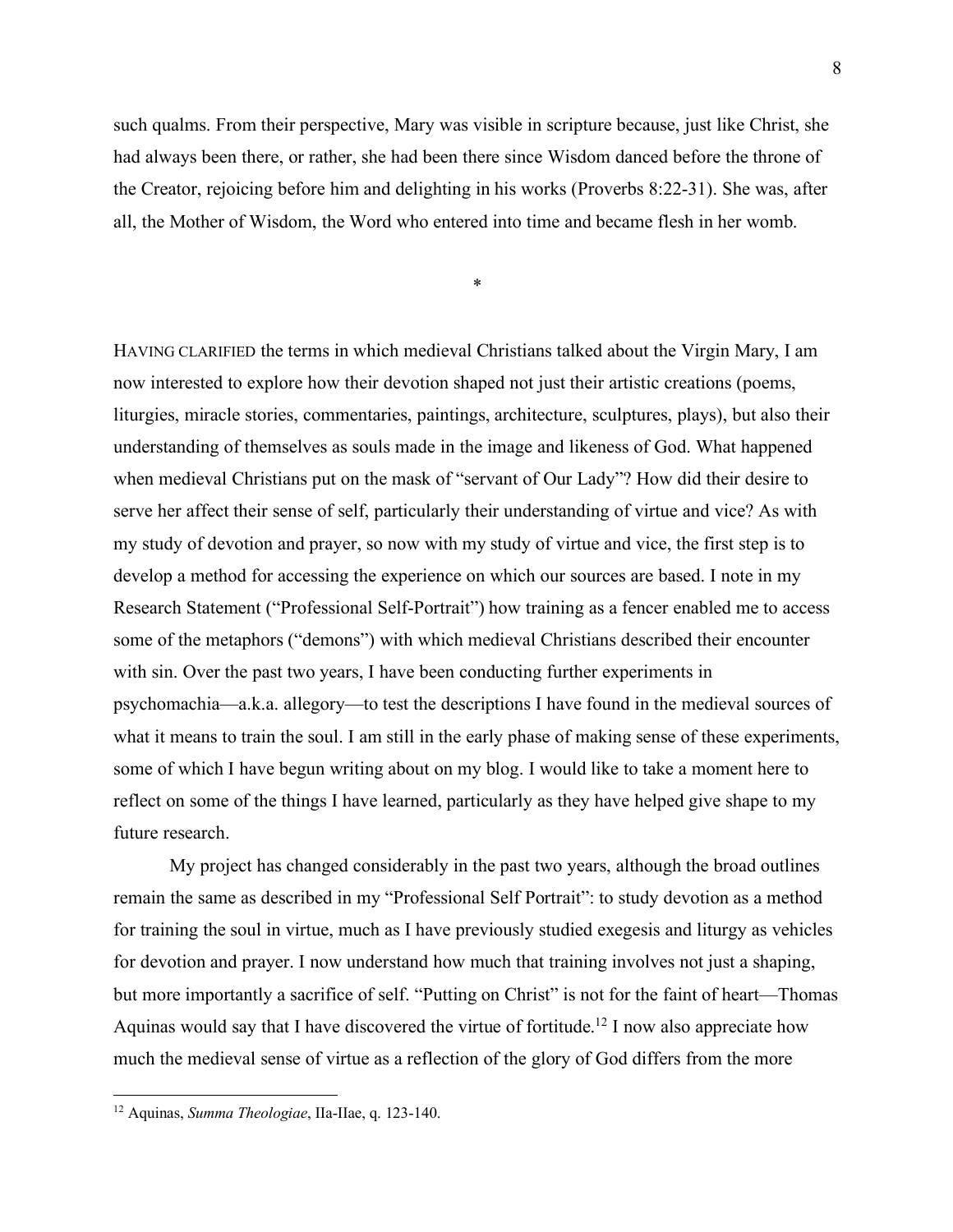punitive, calculating sense of virtue that has been standard since Christian ethics succumbed to nominalism.13 Above all, however, I understand why Benedict of Nursia (d. 547) believed that the best training in virtue involved submission to an abbot, as well as why this training was cast allegorically as a combat with vice. Some of these insights came directly from reading within the medieval tradition of treatises on the virtues and vices for the graduate course I taught in Autumn 2018 ("Virtues and Vices in Medieval Christian Thought"), but by far the most illuminating lessons have come from arguably the last place one would expect to find training in virtue: my continuing encounters on social media with internet trolls.

Perhaps I should not have been surprised. After all, the desert fathers went into the desert to fight demons—a.k.a. the vices famously personified by Prudentius (d. ca. A.D. 413) in his *Psychomachia*. Where better to train in virtue than fighting against analogous avatars of mischief and chaos? Cartoonish, stripped of social status, disembodied, social media avatars function in much the same way Keith Johnstone describes the more mischievous of his Masks. Certainly, many encounters on social media play out as if the various avatars have taken over the human beings purportedly "wearing" them. People say things on social media they would never say in person or (when they use animal or inanimate avatars) in character as a human being. Much has been written on the dopamine hits that accrue as one accumulates "likes" or "tweets" and how addictive such attention rewards can become. Less commented (at least in my experience on social media) is the way in which the avatars people choose affect their behavior online.

Anecdotally, I have observed and participated in thousands of interactions over the past several years on a variety of platforms (Facebook, Twitter, Telegram). At first, I was using these interactions as a way to test my own ability to answer criticism, much as I had trained myself to stay calm as a fencer. As a teacher, I was also interested in what questions people had about the topics I raised, whether in the history of Western civilization or about faith. In the past few months, however, I have been involved in what I have described on my blog as an extended experiment in training in virtue—a school, as it were, for internet thoughts (pun intended)—in the guise of a group chat on the messaging app Telegram. Accustomed as I am to looking for patterns in modern life that play on Christian structures and symbolism, I was still somewhat surprised to realize this past summer how, thanks to its obsession with status established through

<sup>&</sup>lt;sup>13</sup> For introduction, see Servais Pinckaers, *The Sources of Christian Ethics*, trans. Sr. Mary Thomas Noble, 3<sup>rd</sup> edition (Washington, D.C.: The Catholic University of America Press, 1995).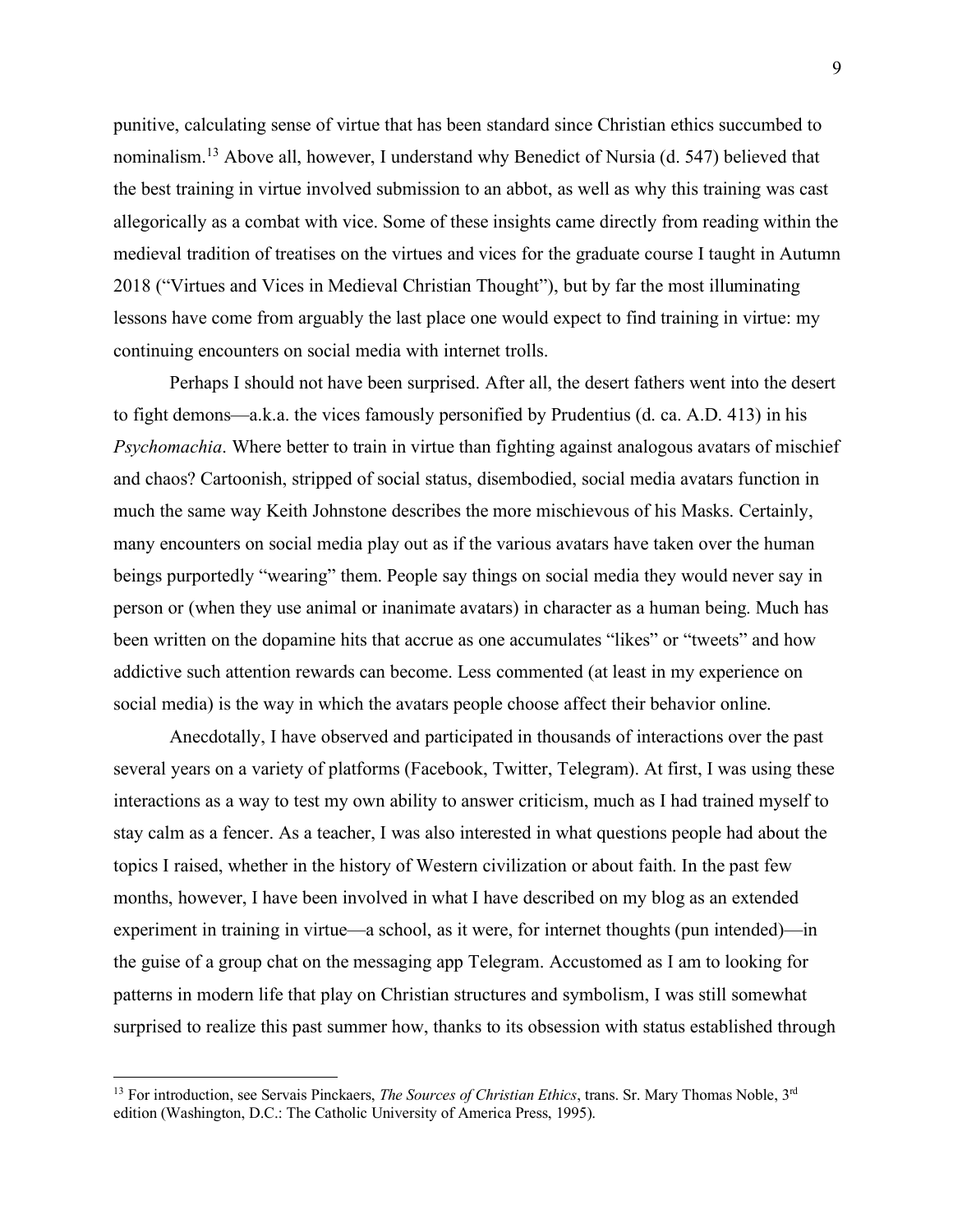combat, the Telegram chat had taken on the character of a monastery complete with abbot (chat owner), obedientiaries (admins), choir monks (members), and novices (newbies). Perhaps even more surprising was how this obsession with status had been transformed by our abbot into a lesson in the virtues of obedience and humility—exactly as Benedict designed it to be.

The chat began mid-May and had grown to over 3,000 members by the end of November. As with a Benedictine monastery, membership in the chat is voluntary, but under the direction of the chat owner with support from the admins whom he appointed. Likewise, as with a monastery under the rule of St. Benedict, there are rules of conduct, including days set aside during which certain members are required to keep silence, while other days are kept as feast days with additional posting allowed and shared viewing of a livestream. Infractions of the rules are punished with temporary excommunication, resolvable through penance, including almsgiving. Older members tend to claim higher status in the chat thanks to the time they have spent there, regardless of age or social status outside the chat, but this ranking can be overruled at any time (as Benedict would put it) "by the merit of their life, or by the appointment of the Abbot."14

Given the apparent capriciousness of some of the abbot's commands, it is not unusual for fights to break out in the chat over precedence, as members of the chat attempt to trump each other either with insults or information, depending on their preference for rhetoric or dialectic. The one tactic that never works, however, is to claim status on the basis of whatever status we enjoy in real life, much as monks abandoned their previous social standing once they entered the monastery. To gain status, one must be willing to be humiliated and ridiculed—and to welcome the humiliation, as, for example, when one new chat member quoted back something I had written and commented: "Lol you write like a woman… BREVITY IS THE SOUL OF WIT, MY DEAR!... Really trying to meet that fucking word limit, huh?" To which I replied, much as Eowyn to the Witch King: "I am no man!"

There are further analogues—the sense of being under siege from the world, the use of military metaphors to describe our spiritual battles—but it is the willingness to play by the rules and accept the decisions of the abbot that has been most striking. The closest analogue I can think of would be an athlete's relationship with a coach or a soldier's relationship with his sergeant, both metaphors that medieval monks would recognize from Benedict's own description

 <sup>14</sup> *The Rule of Our Most Holy Father St. Benedict*, ed. and trans. by one of the Benedictine Fathers of St. Michael's (London: R. Washbourne, 1875), cap. 63.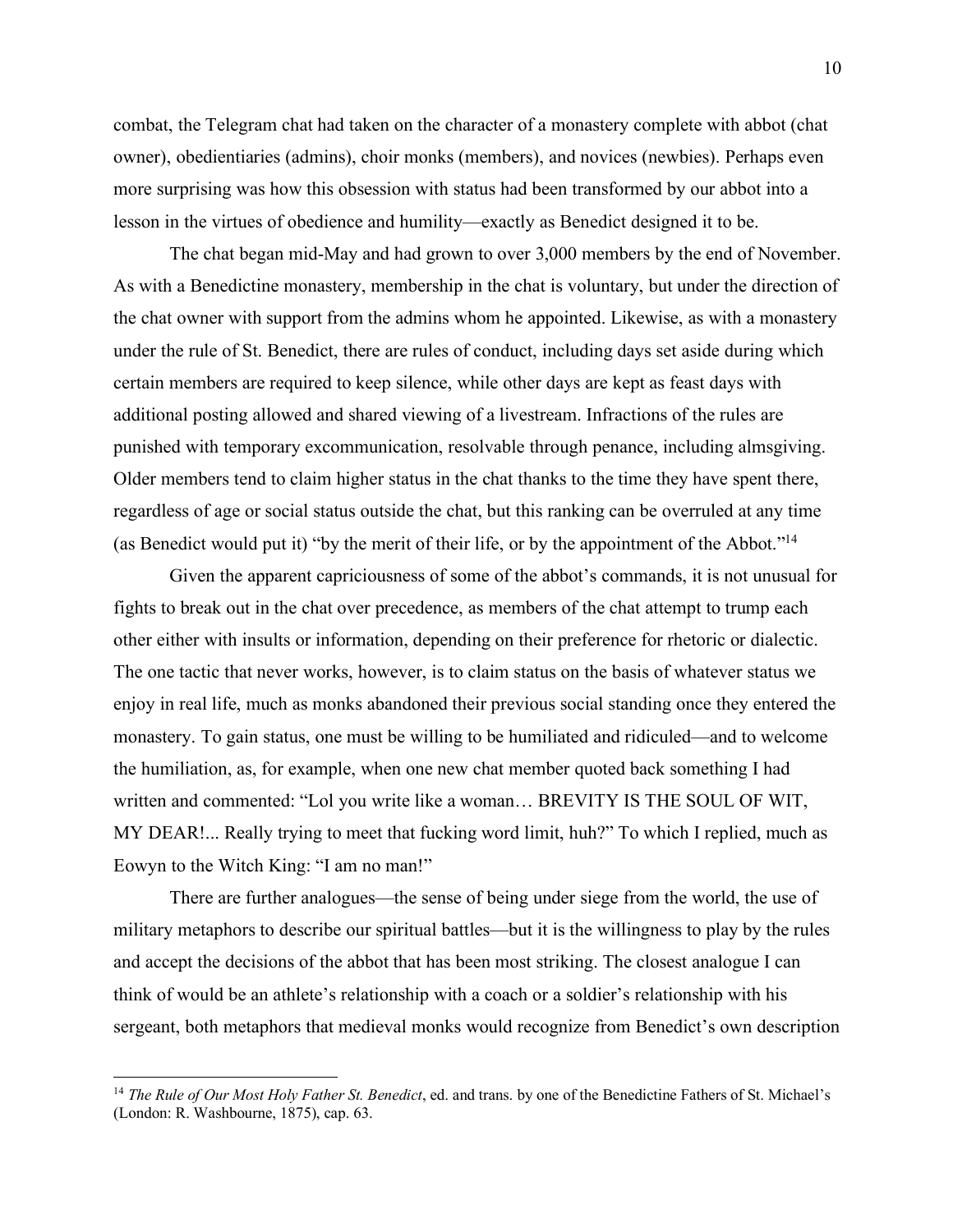of the abbot. The difference in the chat is that there are nothing but avatars—no bodies, only souls—and the tests that the game puts them through. Over and over again, I have witnessed the way in which arrogating status fails, sometimes miserably, sometimes at the cost of excommunication for a day or a week. You can almost see the avatars puffing themselves up in the hope of becoming important to the chat, only to discover that the abbot has ruled that the least of the members shall be elevated, while the mighty are cast down. It seems at times cruel, much as the discipline of the monastery can look cruel until one remembers that it is voluntary (the Cistercians insisted upon it) and for the good of the monks' souls. The question is, how?

Much as medieval monks understood themselves as in training to become soldiers of Christ by taking up the "strong, bright armour of obedience," particularly humility, so I and the other members of the chat have been challenged to confront our own longing for status, not to mention our pride. It has been interesting to watch the members of the chat jockey for status and how they respond when they are chastised or ridiculed, as well as how they react when they are praised. The interactions have an intensity that is rare in my experience in daily life, more like the jostling and posturing to which the characters in medieval histories are said to have been prone. Blunt and fast-paced as they are, such interactions easily become verbally and (with the use of images) visually quite emotional, sometimes even abusive, more so than most modern speakers tend to allow themselves to become in person.

Pride is a frequent visitor to these encounters, humility much less so. What interests me is the dynamic, the way in which it is possible to test people's responses solely on the basis of what they type, without the additional information that would come from seeing their faces or bodies or hearing their voices. Although sometimes chat members post photos or voice messages, most interactions are solely in text. The only thing the chat members have other than the mask of their avatar is their ability to craft persuasive or compelling speech. Reading the chat is like reading the script of a play that is being written in real time, every character an allegory of the author behind the screen. Such allegories are a kind of mask—personifications we as readers use to explore the interior of our souls. Will Christian get caught in the Slough of Despond? Will Faithful succumb to the temptations of Vanity Fair? Will Hopeful and Christian survive their passage over the River of Death? Will virtue win out over vice?<sup>15</sup> In the chat, these allegories are

 <sup>15</sup> According to John Bunyan, *Pilgrim's Progress* (1678): Yes, insofar as the reader is able to identify with Christian.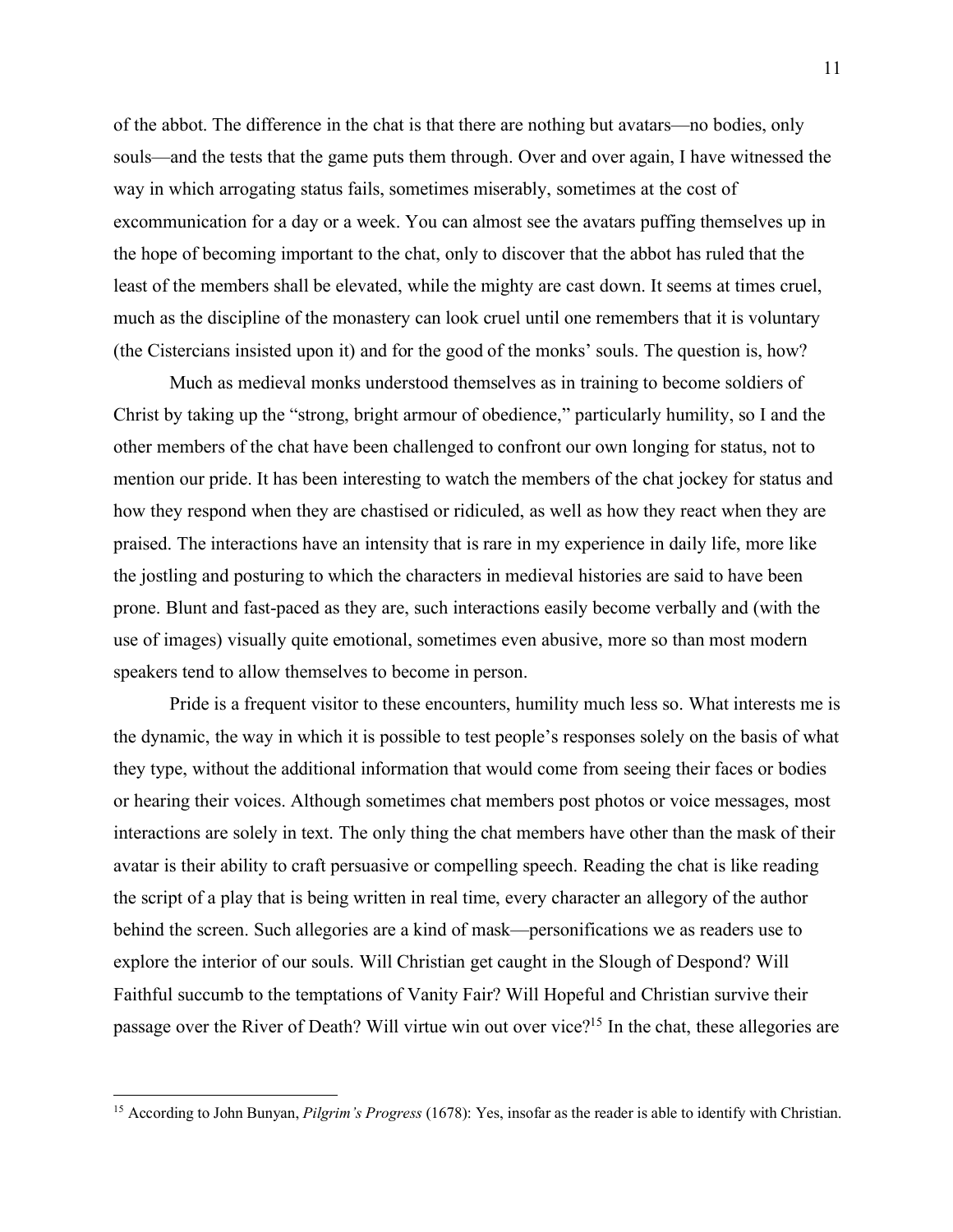highlighted, made raw, in ways that they could never be simply by reading a story about "Christian" and his friends.

Consumed as they are with the longing for attention, the interactions in the chat have made me thoughtful above all about humility and why it is the virtue most closely associated with the Virgin Mary. It appears first in Richard of Saint-Laurent's catalogue of Mary's virtues, the font from which all her other virtues flow. <sup>16</sup> Brian Reynolds has pointed in a recent essay to the theological significance of the Virgin's humility, particularly in the Latin West. As Reynolds shows, Mary's humility was seen from this perspective as "*the* key to the Incarnation," her humble assent to the angel's message opening the door to humanity's salvation. That the West (and not the East) should take humility as Mary's primary virtue is perhaps unsurprising given the emphasis that Benedict placed on humility in his Rule. The Benedictine monk Bede (d. 735), for example, held Mary up as a model of humility for his monastic brothers: "Dearest brothers, following her voice and the thoughts of her mind, insofar as we can, let us remember to be servants of Christ, in all our actions and all our thoughts.… Together with the Blessed Virgin Mary let us pray assiduously so that for us too, it may come about according to his word."<sup>17</sup> Likewise, the Cistercian abbot Bernard of Clairvaux (d. 1153) invoked the imitation of Mary's humility as not just desirable, but necessary to salvation: "One can be saved without virginity, but without humility salvation is utterly impossible."<sup>18</sup>

 <sup>16</sup> Richard, *De laudibus beatae Mariae virginis libri XII*, lib. 4, cap. 1, ed. Augustus and Aemilius Borgnet, in *B. Alberti Magni Ratisbonensis Episcopi, Ordinis Praedicatorum, Opera Omnia* 36 (Paris: L. Vivès, 1898), 166-74. Appropriately for his role as penitentiary for the cathedral of Rouen, Richard was also the author of an as yet unedited treatise on the virtues and their relationship to confession and prayer. For table of contents, see Jean Chatillon, "L'héritage littéraire de Richard de Saint-Laurent," *Revue du moyen age latin* 2.1 (1946): 149-66, at 151. That Richard expected his instructions on the service of Mary to have active as well as contemplative effects is suggested by a curious claim he makes in *De laudibus beatae Mariae virginis libri XII* about the capaciousness of Mary's love. In Richard's words, Mary's love for God was "generous and wide: because she both loved and loves everything which is of God, Saracens, Jews, and Christians, albeit in different ways" (lib. 4, cap. 17, n. 7, ed. Borgnet, 222). In *Mary and the Art of Prayer*, I hypothesized that Richard was referring to actual Jews who lived near the cathedral of Rouen in his day, but why say that Mary loved "Saracens" as well? Perhaps he meant a certain family resident in Rouen with the surname "Salehadin"? Noting my puzzlement, William Chester Jordan has offered a more compelling answer: Richard was referring to the Muslim converts whom King Louis IX had settled throughout France, including in Rouen, where Richard served as a canon at the cathedral. The converts were, after all, the "apple" of Louis's eye. Would not the Virgin love them, too? See Jordan, *The Apple of His Eye: Converts from Islam in the Reign of Louis IX* (Princeton: Princeton University Press, 2019), 132 (on my reading of Richard), 86-87 (on the metaphor "apple of his eye").

<sup>17</sup> Bede, *In festo Annuntiationis beatae Mariae* 10, cited by Reynolds, "The Patristic and Medieval Roots of Mary's Humility," in *The Oxford Handbook of Mary*, ed. Chris Maunder (Oxford: Oxford University Press, 2019), 320-37, at 328.

<sup>18</sup> Bernard, *First Sermon on the Glories of the Virgin Mother*, trans. by a priest of Mount Mellary (Devon: Augustine Publishing Company, 1984), 7-8, cited by Reynolds, 333.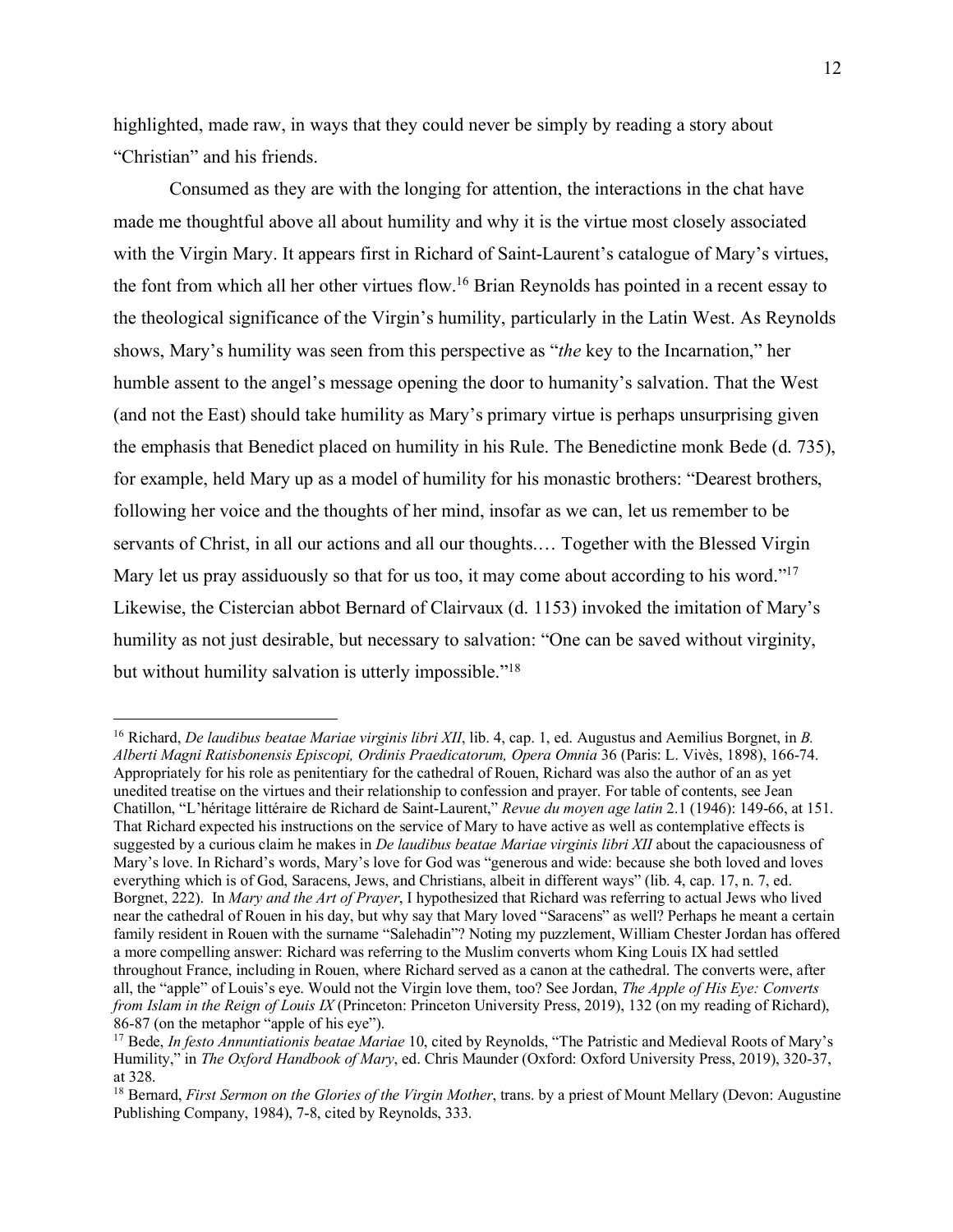In the Telegram chat, as you may have guessed, I am known as "Queen Mother" or "Mom." The newbies tend to assume that I am just another older woman (my avatar is my own image, I do not hide behind masks on social media, only on my blog), whereas the long-time members know that they can expect homework from me. They see me interacting with those who taunt and ridicule me; sometimes the long-time members try to warn the newbies that challenging me in that way can lead to a permanent ban from the abbot. (I have no such powers as Mom.) But what they do not see is me trying to stand on my status as Professor Rachel Fulton Brown, only my willingness to engage in the banter, sharing stickers and memes in between making reading recommendations in history and arguing about the importance of Christ. It has been a lesson for me, too, for my professional status to mean nothing in such engagements, only my knowledge and my willingness to take the hits. Have I learned what the medieval monastic authors meant when they pointed to the Virgin Mary as an example of the humility they should imitate in submitting themselves to the discipline of the Rule? At the very least, I have thought long and hard on what it meant for Mary to keep "all these words, pondering them in her heart" (Luke 2:19).

Modern readers typically find such instructions distasteful, if not downright misogynistic, ignoring the fact that monks like Bede and Bernard were calling for *men* to imitate the Virgin Mother of God in her humility. Even harder to appreciate, I would argue, is the way in which taking Mary as a model might make it easier (more comprehensible, more attractive, more doable) for monks to live according to Benedict's "little rule for beginners." How can we understand, never mind train in, a system of virtue in which we no longer believe? I have friends who live according to the Benedictine Rule; I could ask them. But as with the Hours of the Virgin, it takes practice to appreciate the experience from within, even if only by analogy (as, of course, all our knowledge of historical practices must be, much like our knowledge of God).<sup>19</sup>

Medieval authors like John of Garland were fond of personification allegories as devices for exploring the play of the virtues in their contest with vice. John set his psychomachia as the climax of his versified allegory of the life of Mary as Wisdom, the container of the uncontainable

 <sup>19</sup> My touchstone here is Dorothy Sayers, *The Mind of the Maker* (San Francisco: Harper, 1979), 23: "The fact is, that all language about everything is analogical; we think in a series of metaphors. We can explain nothing in terms of itself, but only in terms of other things…. In particular, when we speak about something of which we have no direct experience, we must think by analogy of refrain from thought…. To complain that man measures God by his own experience is a waste of time; man measures everything by his own experience; he has no other yardstick."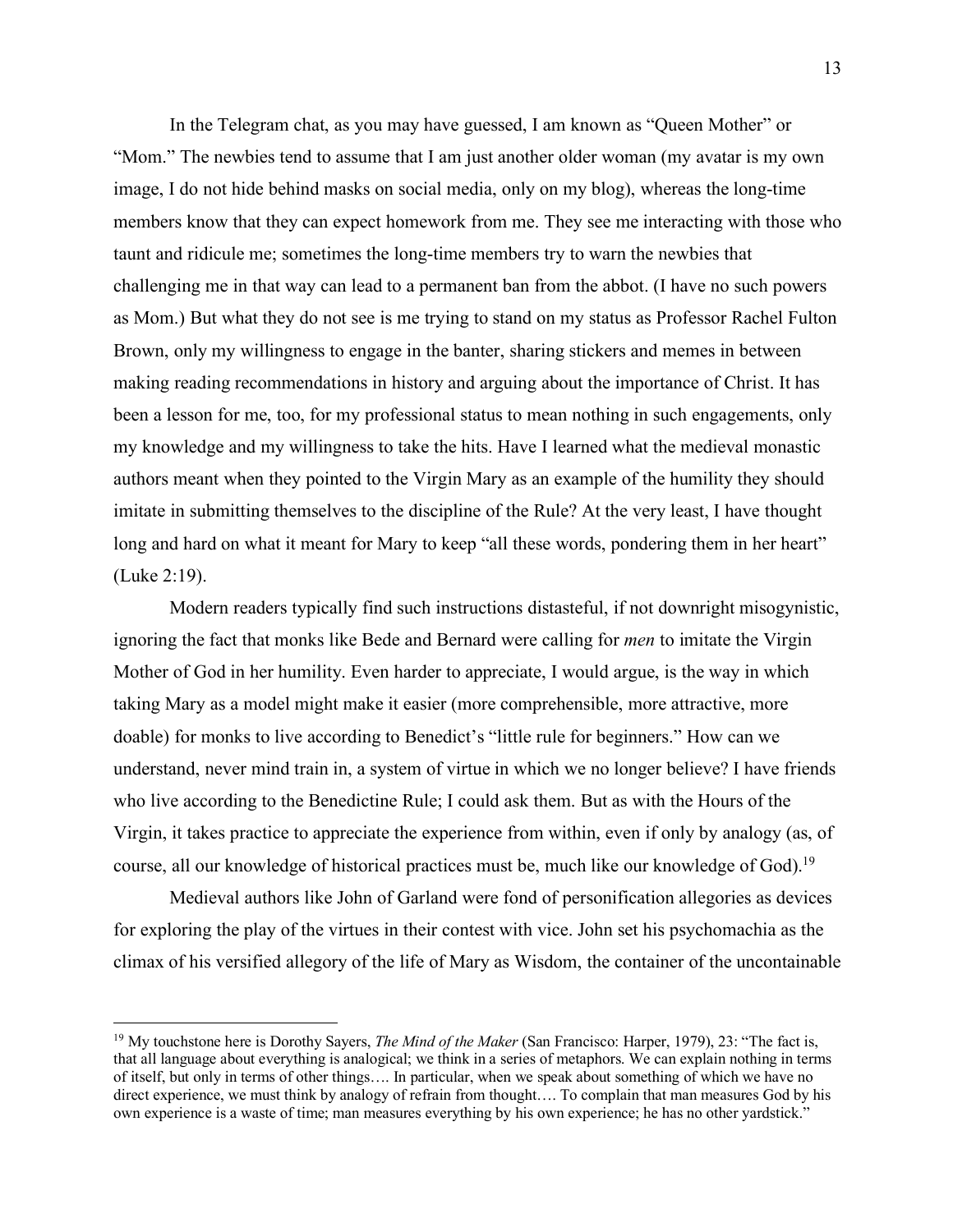God. In John's *Epithalamium*, the Vices and Virtues join battle in Mary's soul as the company of heaven is celebrating the nuptial feast, their jousting at once an entertainment for the court and an explanation for the Virgin's heavenly ascent. She has been assumed bodily into heaven as the temple of the Incarnate Son and the bedchamber of the Bridegroom, but her mind is also a spiritual heaven where the Virtues compete for a prize. One by one the Vices fall in battle to their respective Virtues: Faith draws her sword, and Fraud flees. Torpor and Sloth are overcome by Industry and Vigilance. Happiness fights by playing her harp, while Sobriety purges the field of Gluttony's filth and Generosity drives Avarice away. Charity casts out Envy; Patience fells Anger. Pride retreats to her tower, where she is besieged by Humility. Genius and Skill hasten to build a siege-machine under the direction of Prudence. Modesty destroys Luxury, and Death laments the loss of her reign.

My students in "Virtues and Vices" and I wrestled with how to make sense of such images. Were they meant seriously as descriptions of the contests within the soul? Or were they meant simply to entertain John's students with battle scenes as they learned Latin grammar and poetry? Would it not make more sense to teach virtue soberly, rather than interspersing it with cockfights (book 3) and fishy battles (book 8)? What place do descriptions of castles and catapults have in training students in the liberal arts? Does it not demean the Virgin to imagine the Virtues battling it out in her soul like so many roistering knights? Herein, I have realized in my contests in the Telegram chat, lies the dilemma of Christian virtue: is it meant to be dignified and sober or mischievous and joyful? Modern popular culture typically casts Christians as joyless prudes, but poetry like John's, not to mention the margins of every medieval prayer book, would seem to suggest otherwise: that virtue was meant to be something playful, a delight, not a burden, even as the Virtues rejoiced in their victories over Vice. The Virtues, after all, were the ones playing musical instruments and singing nuptial songs, while the Vices ground their teeth in frustration and rage.

But perhaps we should not be surprised to find mischief-making at the heart of Christian virtue. Did not the Lord Jesus Christ pick grain on the Sabbath and throw the money changers from the Temple, only to welcome tax collectors and prostitutes to eat and talk with him? Christianity plays havoc with the expectations of the world, elevating the poor and humiliating the rich. To be virtuous in Christians terms is to be willing to be made fun of for believing something so ridiculous as God's emptying himself to become man. It is to be willing to be made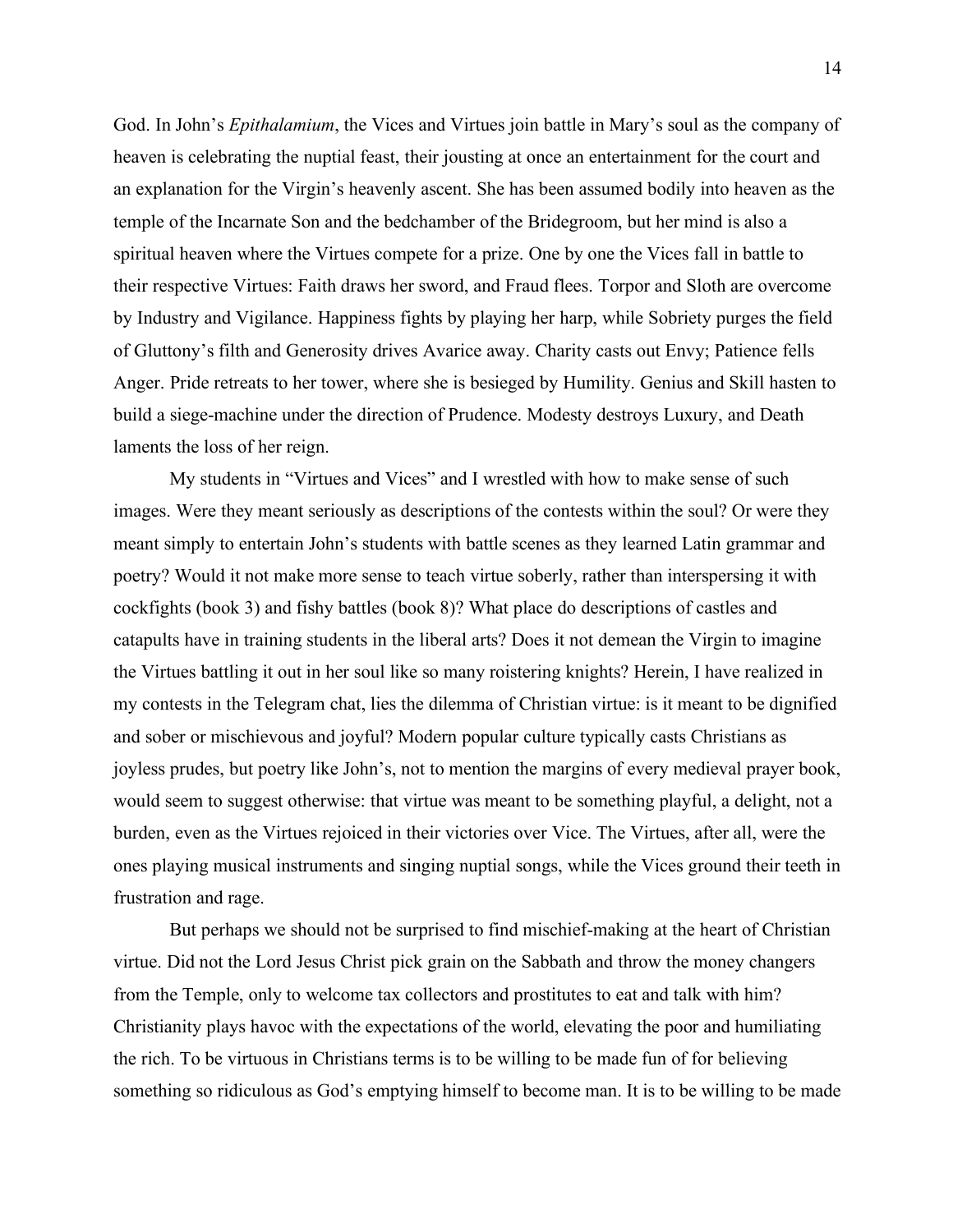a stumbling block to the Jews and foolishness to the Gentiles (1 Corinthians 1:23), not to mention a fool to those who stand on their dignity and their status in the world.

This was the lesson that John of Garland's contemporary Francis of Assisi (d. 1226) set out to teach his fellow Christians, including the pope. Francis came to Rome to submit his Rule to Pope Innocent III for approval, but when Innocent beheld Francis's "ill-fitting robe, ugly face, long beard, disheveled hair, and overhanging black eyebrows," he could not believe that Francis had anything to teach him. "Brother," the pope told the vagabond, "go find some pigs—to which you should be compared rather than to men—and roll in the mud with them. And take the Rule you have made to them—and give them the benefit of your preaching!" Francis, obedient to the letter, bowed his head and went out to find some pigs. "And having found some swine, he rolled in the mud with them until he had soiled his whole body with it from the soles of his feet to the top of his head," at which he went back to the Pope and said: "Lord, I have done what you ordered. Now please listen to my petition."20 Chastened by Francis's willing embrace of his foolishness, the Pope granted Francis and his brothers permission to live according to Francis's new Rule.

I have written elsewhere about the importance of humor for disrupting the worldly pieties of our day.21 My challenge now is to find a way to write about the medieval understanding of virtue that enables my academic readers to share that joy. Thanks to the reading and teaching I have been doing the past two years, I appreciate better now both the scope of the medieval sources and the difficulty of translating them than I did when I wrote my "Professional Self-Portrait," but it is my experience in the chat that has given me what I now recognize as a way in: *look for the comedy in what the world sees as shame*. I am scheduled to give talks later this academic year at both the 55th International Congress on Medieval Studies at Kalamazoo and the 16th International Congress of Medieval Canon Law in Saint Louis, which will enable me to test some of these themes: Mary's beauty inside and out as a sign of her virtue, and her role as advocate in the contest between Justice and Mercy. To the treatises on virtues and vices I read with the students, I would now add allegories like John of Garland's *Epithalamium* and Robert Grosseteste's *Chasteau d'amour* ("Castle of Love") as well as the hundreds of miracle stories in

 <sup>20</sup> Raphael Brown, *Fifty Animal Stories of Saint Francis as told by his companions* (Chicago: Franciscan Herald Press, 1958), 52-53.

<sup>21</sup> Fulton Brown, *Milo Chronicles* (New York: Dangerous Books, 2019).